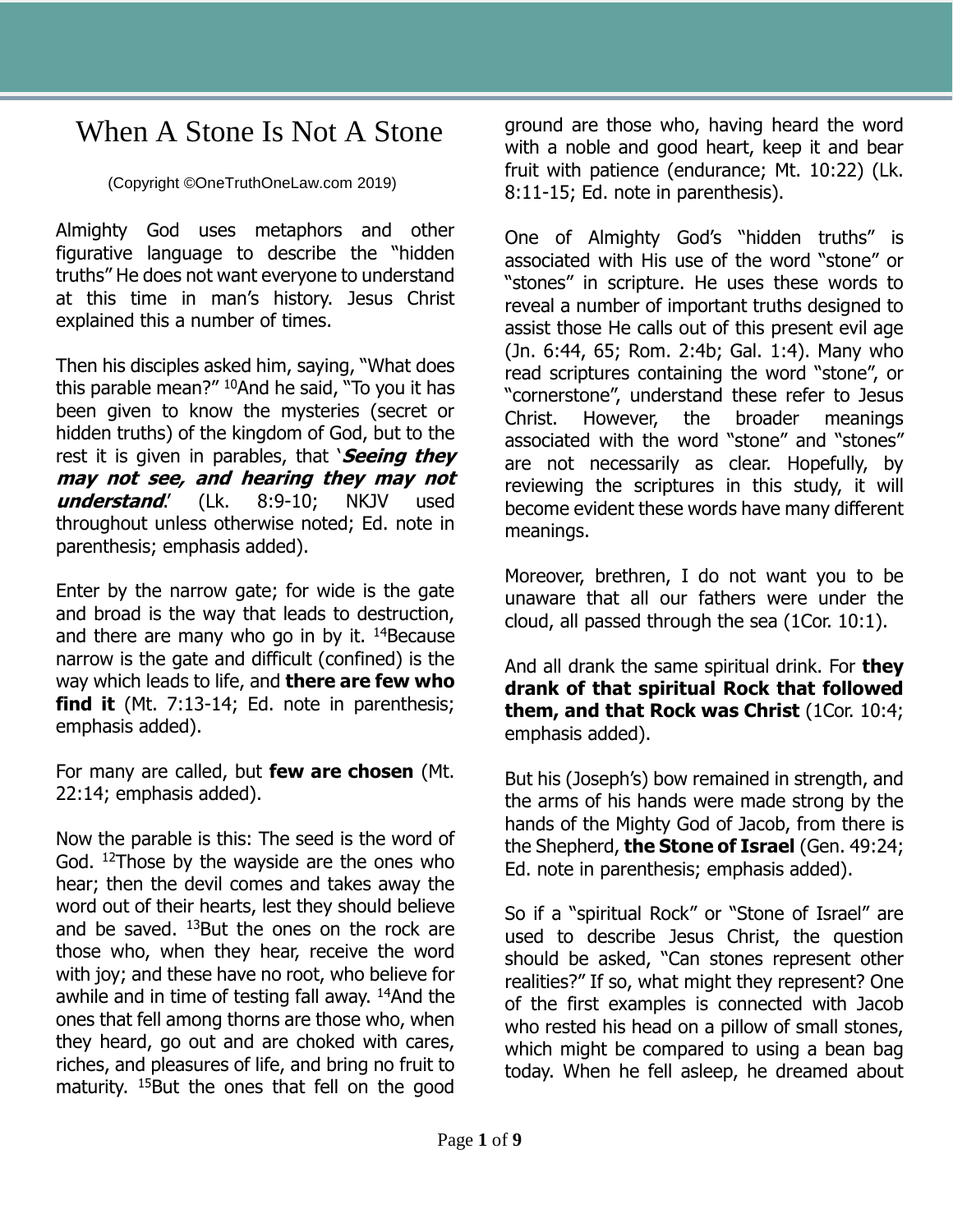the angels of God ascending and descending on a ladder that reached into heaven.

And he lighted upon a certain place, and tarried there all night, because the sun was set; and he took of the stones of that place, and put them for his pillows, and lay down in that place to sleep (Gen. 28:11; KJV).

A pillow is obviously very close to us, and usually comfortable. However, due to limited resources at the time, Jacob's pillow consisted of stones. Therefore, in this unusual situation, Jacob had stones close to him while he was dreaming about the actions of God's loyal angels. As we progress through this study, we will see that stones can represent loyal angels who are very close to God's faithful servants.

> THE GREAT CLOUD, MENTIONED, INCLUDES TWO ANGELIC "WITNESSES" WHO CONFIRMED THAT CHRIST WOULD RETURN. Hebrews 12:1

Next, Jacob set up a larger stone and a heap of smaller ones as witnesses between Laban and himself.

Now therefore, come, let us make a covenant, you and I, and let it be a witness between you and me. <sup>45</sup>So Jacob took a stone and set it up as a pillar. <sup>46</sup>Then Jacob said to his brethren, "Gather stones." And they took stones and made a heap, and they ate there on the heap (Gen. 31:44-46).

**This heap is a witness, and this pillar is a witness**, that I will not pass beyond this heap to you, and you will not pass beyond this heap and this pillar to me, for harm (Gen. 31:52; emphasis added).

So there is an association, and implied interaction, between what stones represent and human beings. Specifically, the stones mentioned in the scriptures above acted as witnesses to a covenant between Laban and Jacob. These witnesses are mentioned in the following scripture,

Therefore we also, since **we are surrounded by so great a cloud of witnesses**, let us lay aside every weight, and the sin which so easily ensnares us, and let us run with endurance the race that is set before us (Heb. 12:1; emphasis added).

The great cloud, mentioned in Hebrews 12:1, includes two angelic "witnesses" who confirmed that Christ would return.

Now when he (Christ) had spoken these things, while they watched, he was taken up, and **a cloud received him out of their sight**. <sup>10</sup>And while they looked steadfastly toward heaven as he went up, behold **two men stood by them in white apparel, <sup>11</sup>who also said**, "Men of Galilee, why do you stand gazing up into heaven? **This same Jesus, who was taken up from you into heaven, will so come in like manner as you saw him go into heaven**." (Ac. 1: 9-11; Ed. note in parenthesis; emphasis added).

Note: The word "men" can also refer to angels (cf. Gen. 18:1-33, 19:1-24; Heb. 13:2).

Also, see study entitled: "Christ and the Pillar of Cloud".

Going back now to the covenant between Jacob and Laban, the large pillar stone symbolized an important witness to this covenant. This important witness is referred to elsewhere as the "messenger of another covenant", which by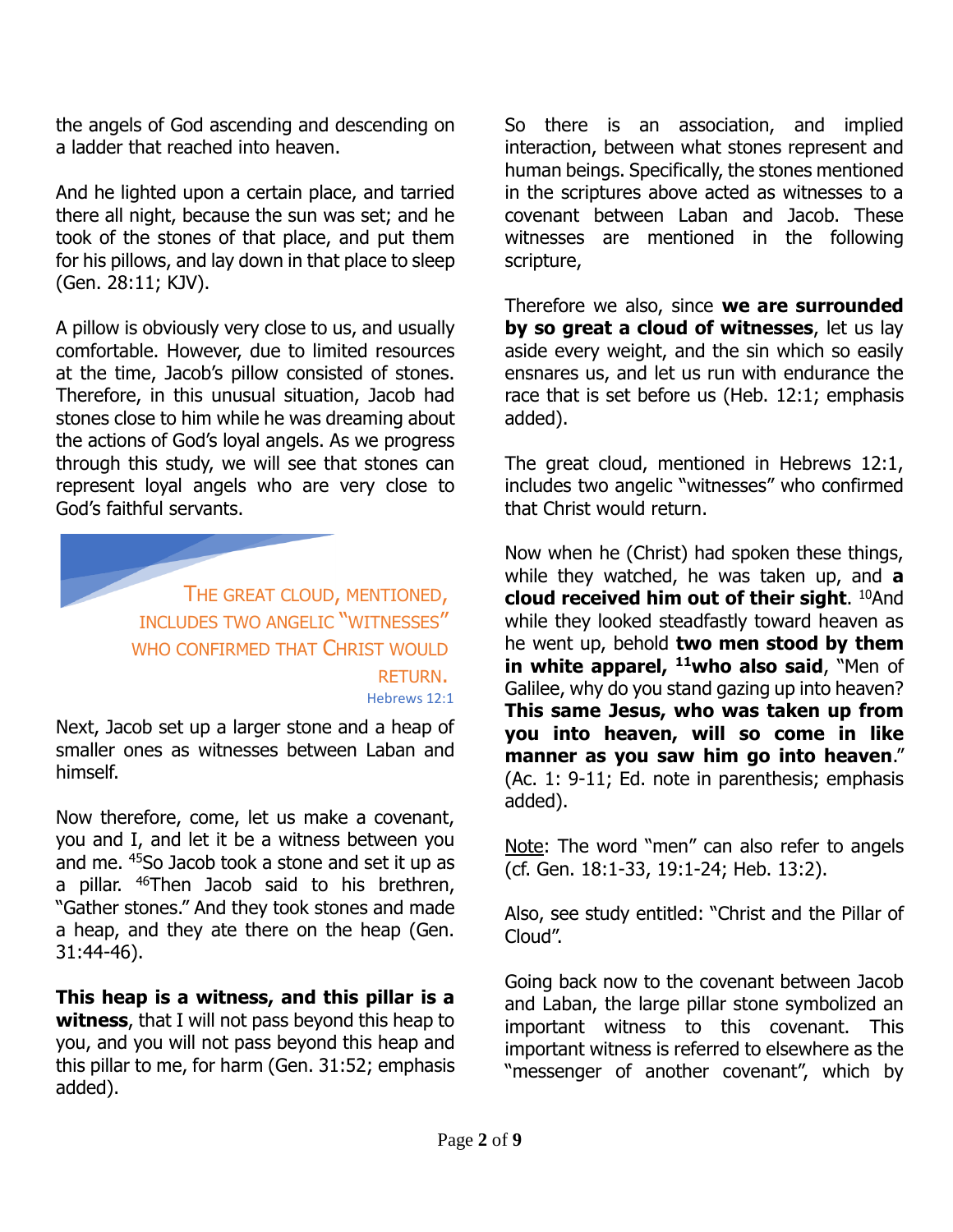comparison is more important than the agreement between Jacob and Laban.

Behold, I send My messenger (John the baptizer), and he will prepare the way before me. And the Lord, whom you seek, will suddenly come to his temple, even **the Messenger of the covenant** (Jesus Christ) …. (Mal. 3:1a; Ed. notes in parentheses; emphasis added).

Therefore, there is a connection between the large pillar stone that Jacob set up as a witness of the covenant between Laban and himself, and the "Messenger of the covenant" known as Jesus Christ, who is also referred to as the "spiritual Rock that followed ancient Israel". Christ made this connection when he explained that Peter was a stone in the foundation of the early church, but that Christ was a much larger stone, or rock, upon which the entire church would be built,

And I also say to you that you are Peter (SHD 4074; stone; cf. Jn. 1:42), and on this rock (Jesus Christ; SHD 4073; large rock; cf. Mt. 7:24-25; Rom. 9:33; 1Cor. 10:4; 1Pet. 2:8) I will build my church… (Mt. 16:18; Ed. notes in parentheses).

…. you are...members of the household of God,  $20$  having been built on the foundation of the apostles and prophets, **Jesus Christ himself being the chief cornerstone**, <sup>21</sup>**in whom the whole building, being joined together, grows into a holy temple in the Lord** (Eph. 2:19-21; emphasis added).

With this information, a connection can be made between the pillar stone and the heap of smaller stones that Jacob set up as witnesses to a covenant between Laban and himself. In other words the spirit-being, that later became known as Jesus Christ, and loyal angels of Almighty God, were all witnesses to a covenant between Laban and Jacob. All these loyal angels serve God's human servants and relate to them as brethren,

Are they (loyal angels; cf. Heb. 1:13) not all ministering spirits sent forth to minister (serve) for those who will inherit salvation? (Heb. 1:14; Ed. notes in parentheses).

Now I, John, saw and heard these things. And when I heard and saw, I fell down to worship before the feet of the angel who showed me these things. <sup>9</sup> Then he said to me, "See that you do not do that. For **I am your fellow servant, and of your brethren the prophets, and of those who keep the words of this book**. (Instead) Worship God (the Father; cf. Mt. 6:9) (Rev. 22:8-9; Ed. notes in parentheses; emphasis added).

No longer do I (Christ) call you servants, for a servant does not know what his master is doing; but **I have called you friends**, for all things that I heard from My Father I have made known to you (Jn. 15:15; Ed. note in parenthesis; emphasis added).

Angels who are loyal to Almighty God are referred to as "fiery stones" because they have striven to obey God's law, which is represented by fire (Dt. 33:2; Ac. 2:1-4). Even Satan, prior to his rebellion, was associating with them,

You (Lucifer; now Satan) were the anointed cherub who covers; I established (appointed) you; you were on the holy mountain of God; **you walked back and forth in the midst of fiery stones** (Eze. 28:14; Ed. notes in parentheses; emphasis added).

Now we will examine "precious stones" to see what these represent from God's perspective.

Onyx stones, and stones to be set in the ephod and in the breastplate (of the High Priest) (Ex. 25:7; Ed. note in parenthesis).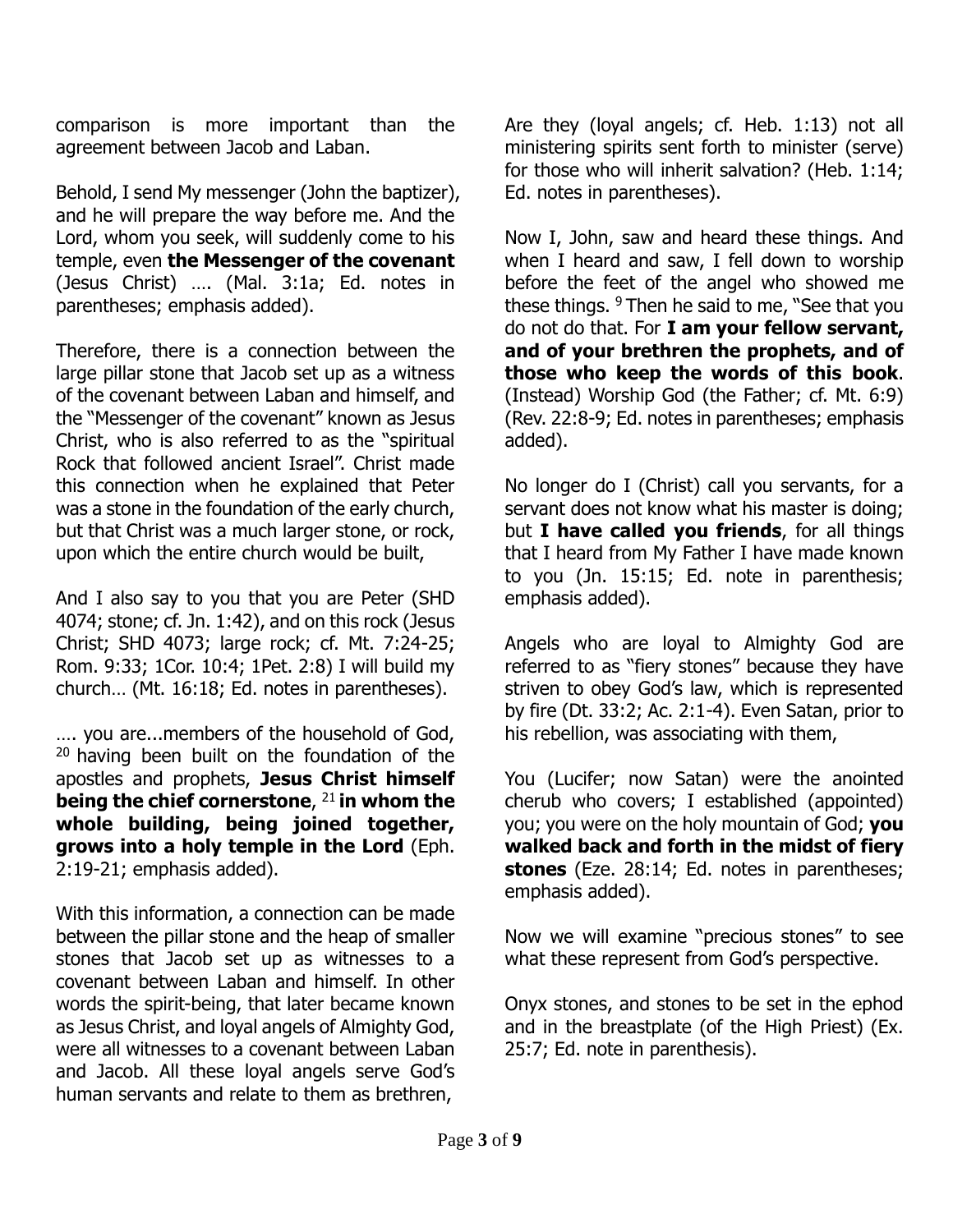Then you shall take two onyx stones and engrave on them the names of the sons of Israel:  $^{10}$  six of their names on one stone, and the remaining six names on the other stone, according to their birth (Ex. 28:9-10).

So these precious stones represent the entire nation of ancient Israel which consisted of twelve tribes, or families. These stones were then carried on the shoulder of the High Priest as a reminder that he was responsible for the conduct of this nation.

And you shall put the two stones on the shoulders of the ephod as memorial stones for the sons of Israel. So Aaron shall bear their names before the Lord on his two shoulders as a memorial (Ex. 28:12).

> BY THIS WE KNOW LOVE, BECAUSE HE (CHRIST) LAID DOWN HIS LIFE FOR US… I John 3:16a

This is why Jesus Christ said that our burden would be light, by comparison to his, because as our High Priest he has much more responsibility, and has suffered more, than any of us ever will,

Come to me, all you who labor and are heavy laden (with sin), and I will give you rest (from its consequences, through the process of repentance and forgiveness made possible by Christ's shed blood) (Mt. 11:28; Ed. notes in parentheses).

Therefore Jesus also, that he might sanctify the people with his own blood, suffered outside the gate (Heb. 13:12; cf. Isa. 53:3-5).

Twelve other precious stones were worn close to the High Priest's heart signifying the love he was to express for all twelve families.

They made the breastplate square by doubling it; a span was its length and a span its width when doubled. <sup>10</sup>And they set in it four rows of stones: a row with sardius, a topaz, and an emerald was the first row;  $11$ <sup>the</sup> second row, a turquoise, a sapphire, and a diamond;  $12$ the third row, a jacinth, an agate, and amethyst;  $13$ the fourth row, a beryl, an onyx, and a jasper. They were enclosed in settings of gold in their mountings. <sup>14</sup>**These were twelve stones according to the names of the sons of Israel**: according to their names, engraved like a signet, each one with its own name according to the twelve tribes (Ex. 39:9-14; emphasis added).

Just as the twelve precious stones were next to the heart of the High Priest, so Jesus Christ clearly loved this nation and was willing to lay his life down for it. By extension, Christ did this for all fallen creation so that they can eventually be grafted into the spiritual household of Israel, which is God's firstborn (Ex. 4:22; cf. Hos. 11:1).

By this we know love, because he (Christ) laid down his life for us ... (1Jn. 3:16a).

Greater love has no one than this, to lay down one's life for his friends (Jn. 15:13).

And if some of the branches were broken off (representing Israel), and **you** (Gentiles; cf. vs. 11), **being a wild olive tree, were grafted in among them**, and with them became a partaker of the root and fatness of the olive tree (Rom. 11:17; Ed. notes in parentheses; emphasis added).

Because ancient Israel stubbornly persisted in their rebellion against the Holy One of Israel, He put the entire nation away (Jer. 3:8). This action can be compared to stones being thrown away,

A time to cast away stones (Eccl. 3:5a).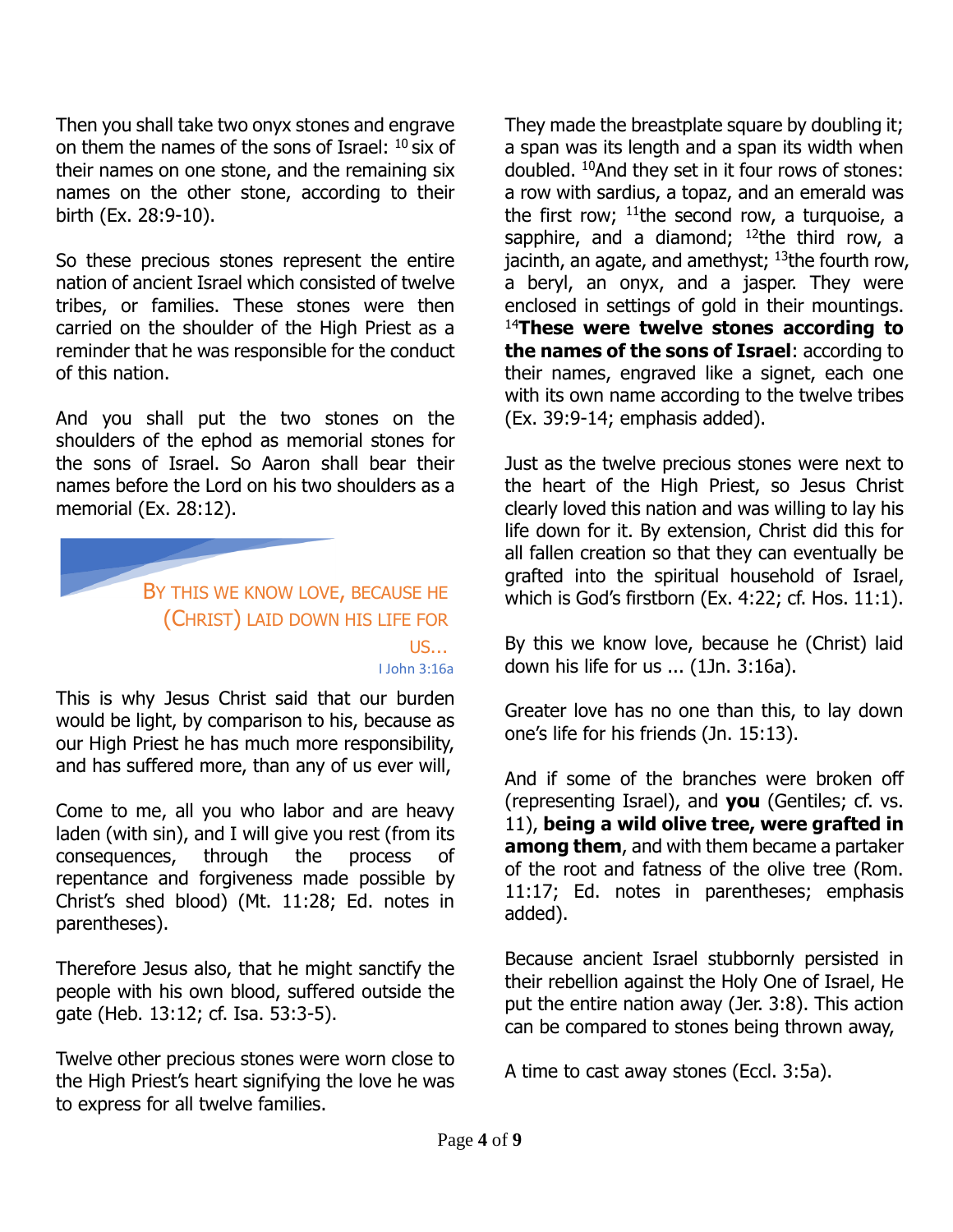However, the Holy One of Israel promised not to forget his nation permanently. So they will eventually be gathered and led to repentance.

And a time to gather stones (Ecc. 3:5b; cf. Dt. 30:3; Lam. 4:1-2; Isa. 27:9, 54:1-8).

To summarize so far, stones can represent loyal angels, individuals, families, and nations, depending on the context in which they are used. Now we will examine situations where stones are used to describe something unclean or unrighteous.

Then the priest shall command that they take away the stones in which is the plague, and they shall **cast them into an unclean place outside the city** (Lev. 14:40; cf. vs.41-48; emphasis added).

Fallen angels were "cast out" of Almighty God's presence due to their rebellion against Him and are now described as "dark stones". Their punishment will eventually result in their death (Rom. 6:23a; Jude 5-6).

He has set a bound to darkness, and he searches out every limit; **a stone is darkness, and the shadow of death** (Job 28:3; LXX; emphasis added).

These dark stones are also described as "stones of emptiness" because their rebellion created a great upheaval which led to darkness and emptiness on the face of the earth (Gen. 1:2).

And He shall stretch out over it the line of confusion and **the stones of emptiness** (Isa. 34:11b; emphasis added).

I beheld the earth, and indeed it was without form, and void; and **the heavens, they had no**  light (Jer. 4:23; emphasis added).

It is important to mention that God did not originally create anything in a state of emptiness or confusion. Therefore this state of affairs occurred due to the sin of Satan and the angels that followed him.

For thus says the Lord, who created the heavens, who is God, who formed the earth and made it, who has established it, **who did not create it empty** (or a waste) …. (Isa. 45:18a; Ed. note in parenthesis; emphasis added).

Someone who makes false accusations can be associated with stones that represent unrighteousness.



And as David and his men went along the road, Shimei went along the hillside opposite him and cursed as he went, **threw stones at him** and kicked up dust (2Sam. 16:13; emphasis added).

For his unrighteous behavior, Shimei was eventually executed,

The king (Solomon) said moreover to Shimei, "You know, as your heart acknowledges, all the wickedness that you did to my father David; therefore the Lord will return your wickedness on your own head (1Kgs. 2:44; Ed. note in parenthesis).

Just as Shimei made false accusations against David, so Satan made sure there were false witnesses against Christ (Mt. 26:60). Therefore, Satan is a stone associated with false accusations.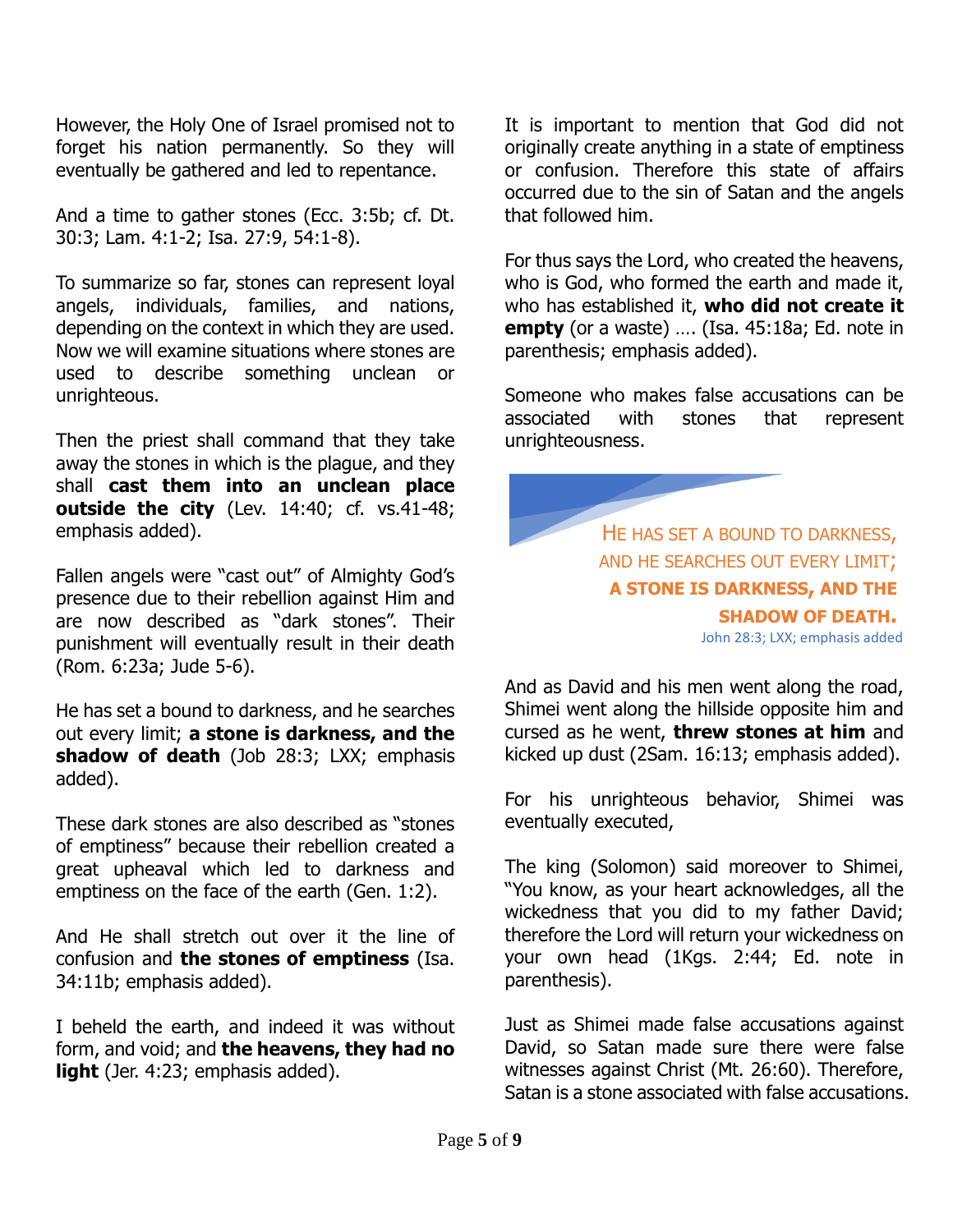A heap of stones can represent those who have witnessed someone quilty of committing a sin. As angels are intimately serving mankind, they would be included as witnesses of all the crimes that occur in both the physical and spiritual realm. The witness of these angels \*continues to remain and will be brought to the attention of those who are resurrected to judgment at the end of Christ's millennial rule (Rev. 20:5-6).

Then they raised over him (Achan) a great heap of stones, still there to this day. So the Lord turned from the fierceness of His anger… (Jos. 7:26a; Ed. note in parenthesis).

And the king of Ai he hanged on a tree until evening. And as soon as the sun was down, Joshua commanded that they should take his corpse down from the tree, cast it at the entrance of the gate of the city, and raise over it a great heap of stones that **\*remains to this day** (Jos. 8:29; 10:26-27; emphasis added).

And they took Absalom and cast him into a large pit in the woods, and laid a very large heap of stones over him… (2Sam. 18:17a).

Stones can be used in judgment against those who are adversaries of God's servants. The family of Benjamin was known for their accuracy in throwing stones against Israel's enemies.

Now these were the men who came to David at Ziglag while he was still a fugitive from Saul the son of Kish; and they were among the mighty men, helpers in the war,  $2$  armed with bows, **using both the right hand and the left in hurling stones** and shooting arrows with the bow. They were of Benjamin, Saul's brethren (1Chr. 12:1-2; emphasis added).

Then David put his hand in his bag and took out a stone; and he slung it and struck the Philistine in his forehead, so that the stone sank into his forehead, and he fell on his face to the earth (1Sam. 17:49; cf. Dan. 2:34).

God is pictured using sling stones in judgment against his enemies, while at the same time comparing his loyal servants to "precious stones in a crown".

The Lord of hosts will defend them (God's servants); **they shall devour and subdue with slingstones** (Zech. 9:15a; Ed. note in parenthesis; emphasis added).

The Lord their God will save them in that day, as the flock of His people. For **they shall be like the jewels** (Lit. stones) **of a crown** (Zech. 9:16a; Ed. note in parenthesis; emphasis added).

It is Jesus Christ pictured as "a stone that was cut out without hands" who will eventually subjugate all forms of rebellion against his heavenly Father,

AND THEY TOOK ABSALOM AND CAST HIM INTO A LARGE PIT IN THE WOODS, AND LAID A VERY LARGE HEAP OF STONES OVER HIM… II Samuel 18:17a

You watched while a stone was cut out without hands (not of man's work; cf. Ex. 20:25; Zech. 4:6-10), which struck the image (representing the kingdoms of this world) on its feet of iron and clay, and broke them in pieces (Dan. 2:34; Ed. notes in parentheses).

When Satan suggested that Christ turn stones into bread, Satan was referring to the stones over which he had control. In other words, Satan was offering Christ the opportunity to turn fallen angels into something useful/beneficial, without Christ having to endure a horrendous execution,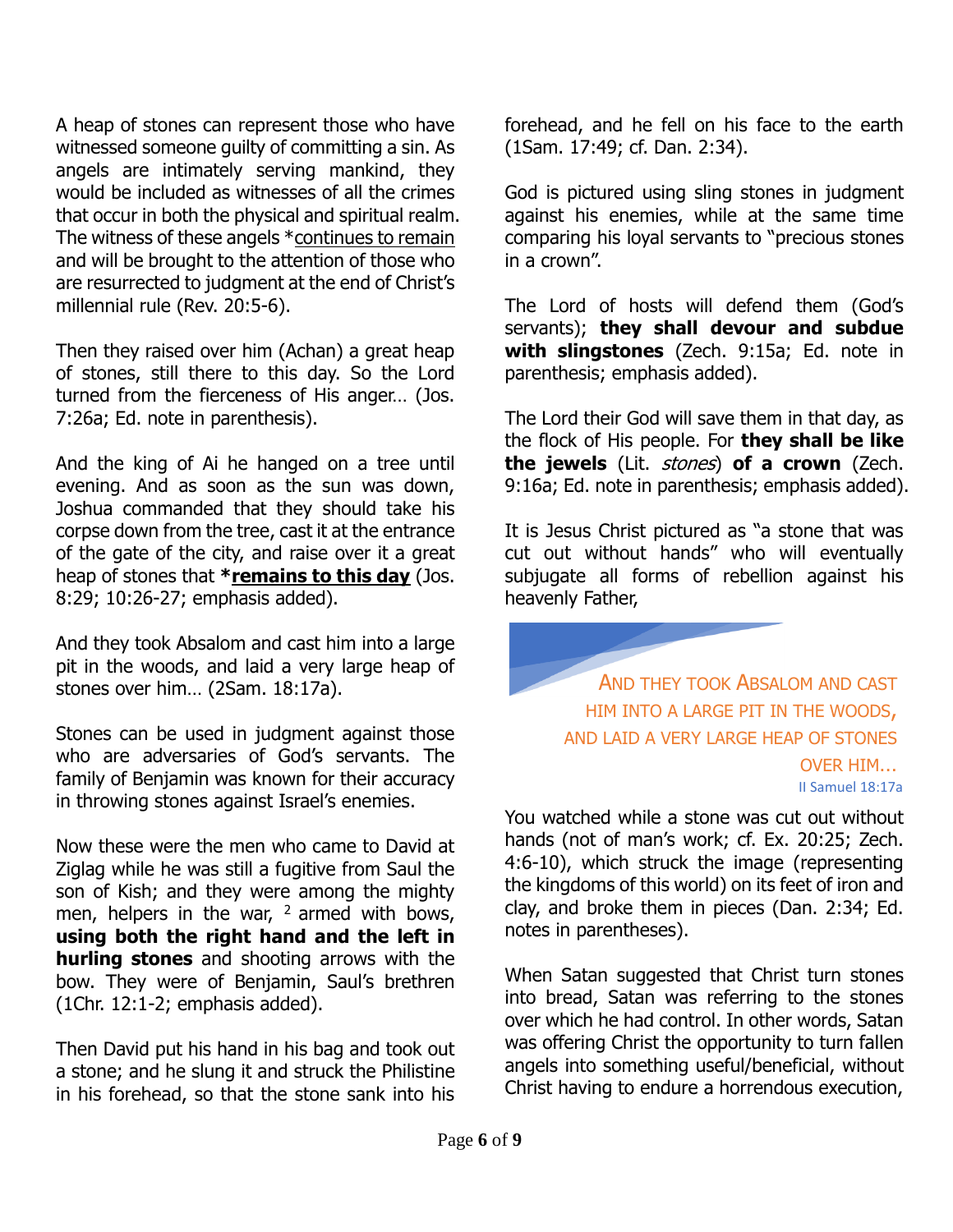Now when the tempter came to him, he said, "If you are the Son of God, command that these stones become bread." (Mt. 4:3).

It is unlikely that Satan's reference to stones is coincidental because Christ had just mentioned turning stones into something useful 12 verses earlier.

And do not think to say to yourselves, "We have Abraham as our father." For I say to you that God is able to raise up children from these stones (Mt. 3:9; cf. Lk. 19:39-40).

The stones that represented rebellious angels were the same stones that hurt Jesus Christ, even though he "worked with them" previously in order to teach them God's truth (1Pet. 3:18- 20).

**He who quarries stones may be hurt by them** ... (Eccl. 10:9a; emphasis added).

Now we will look at examples of the word "stone" or "stones" being applied to those considered clean and righteous.

You (faithful servants of God) also, as **living stones**, are being built up a spiritual house, a holy priesthood, to offer up spiritual sacrifices acceptable to God (the Father) through Jesus Christ (1Pet. 2:5; Ed. notes in parentheses; emphasis added).

Just as physical stones were used against those who committed a capital offense in ancient Israel (Lev. 20:2, 27; 24:23), so "righteous living stones" will come into contact with those who are part of the resurrection to judgment (Jn. 5:29).

Do you not know that we shall judge angels (following the second resurrection; cf. 2Pet. 2:4)? How much more, things that pertain to this life (1Cor. 6:3; cf. Ps. 149:5-9).

Then the seventy returned with joy, saying, "Lord, even the demons are subject to us in your name (Lk. 10:17).

So it will be the living stones in God's spiritual temple that will be involved with judging fallen angels. The goal will be to restore all sinners in their relationship with Almighty God and His son, Jesus Christ. This will be a process made possible through the action of God's Holy Spirit, which is compared to "water" (Jn. 4:10-14; 7:37-39). Just as physical water wears away stone and rock; so God's Holy Spirit will wear away the stubbornness and pride associated with a sinful state of mind.

But as a mountain falls and crumbles away, and as a rock is moved from its place; <sup>19</sup>**As water wears away stones**… (Job 14:18-19a; emphasis added).



I will give you (sinners) a new heart and put a new spirit within you; **I will take the heart of stone out of your flesh** and give you a heart of flesh (softer, more teachable attitude) (Eze. 36:26; Ed. notes in parentheses; emphasis added).

Large stones are associated with God's law in Deuteronomy 27:1-8 because large stones are more difficult to destroy or break down; just as God's law will not be broken down or destroyed despite the efforts of those who wish to do away with it.

Do not think that I came to destroy the Law or the Prophets. I did not come to destroy but to fulfill. <sup>18</sup>For assuredly, I say to you, **till heaven and earth pass away, one jot or one tittle**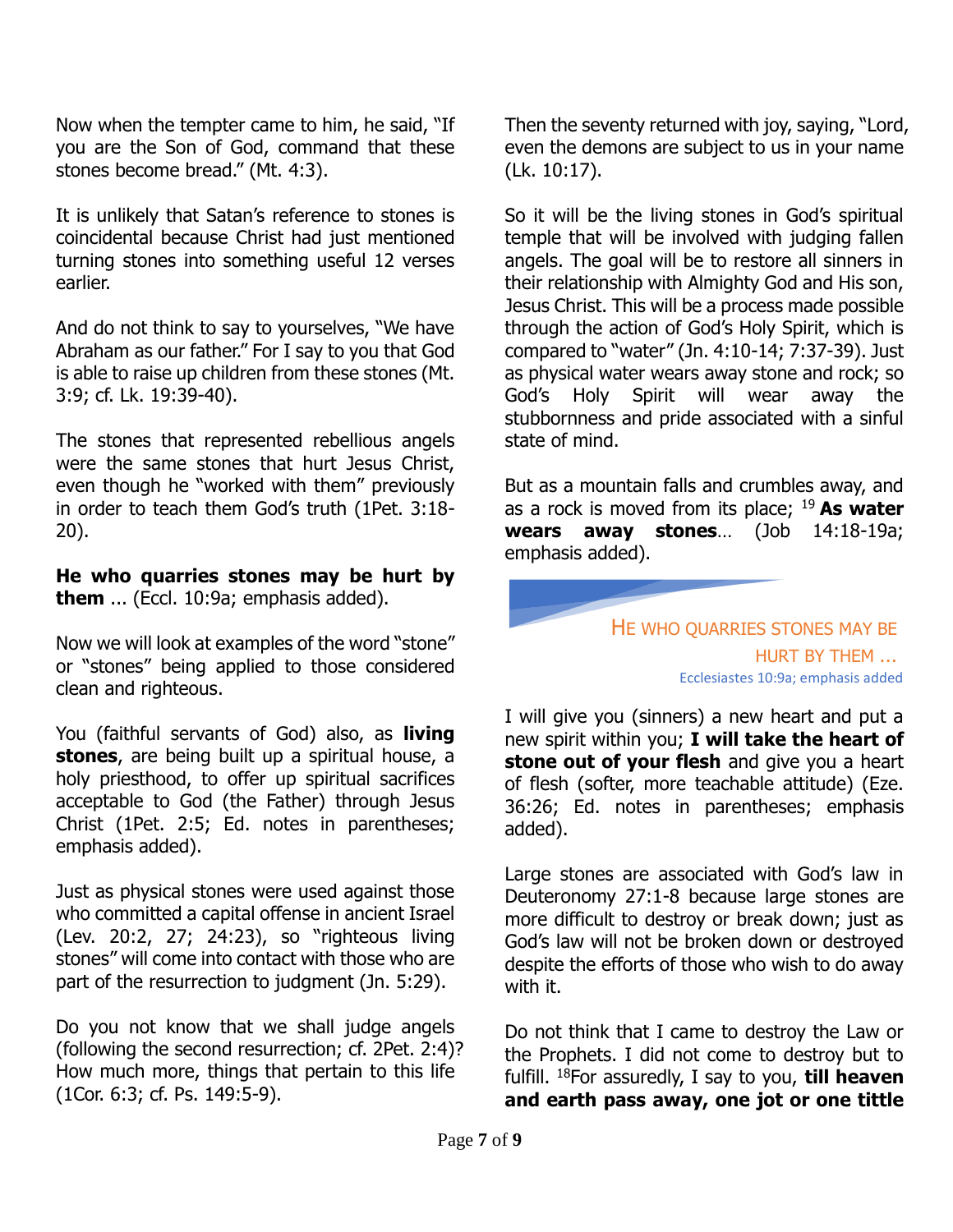**will by no means pass from the law till all is fulfilled** (Mt. 5:17-18; emphasis added).

Just as large stones are hard to break apart, so the Body of Christ will not be permanently broken asunder.

…. I (Christ) will build my church, and the gates of Hades (the grave) shall not prevail (be victorious) against it (Mt. 16:18b; cf. 1Cor. 15:55; Ed. notes in parentheses).

Because stones represent permanence, Joshua wrote the entirety of God's law and commandments on stones.

And there, in the presence of the children of Israel, he wrote on the stones a copy of the law of Moses, which he had written (Jos. 8:32).

Because the physical altar represents the spiritual altar in heaven (Heb. 8:4-5; 9:23), and because the spiritual altar represents God's work as opposed to man's, the physical altar was not to be cut/hewn by the hands of man (Ex. 20:25). In other words, mankind can take no credit whatsoever for God's work of atoning/covering for the sins of mankind, which was pictured every time an animal was offered on a physical altar beginning with Abel's offering (Mt. 23:35).

…. as it is written in the Book of the Law of Moses: "an altar of whole stones over which no man has wielded any iron tool." And they offered on it burnt offerings to the Lord, and sacrificed peace offerings (Jos. 8:31b).

In like manner, the spiritual temple of God is not made with human hands. Instead, it is entirely God's work as opposed to the physical temple in Jerusalem that was destroyed in 70 CE. Therefore, all the stones in the physical temple represented the work of man, which is why it was finally removed.

Then Jesus went out and departed from the temple, and his disciples came to him to show him the buildings of the temple. <sup>2</sup>And Jesus said to them, "Do you not see all these things? Assuredly, **I say to you, not one stone shall be left here upon another, that shall not be thrown down.**" (Mt. 24:1-2; emphasis added).

Jesus said to her, "Woman, believe me, the hour is coming when you will neither on this mountain, nor in Jerusalem, worship the Father (Jn. 4:21).

> AND THERE, IN THE PRESENCE OF THE CHILDREN OF ISRAEL, HE WROTE ON THE STONES A COPY OF THE LAW OF MOSES, WHICH HE HAD WRITTEN Josiah 8:32

As the physical temple was central to the worship system of ancient Israel, and as sinners from all nations have always had the potential to be "grafted into Israel" (cf. Ex. 12:48-49), Christ's prophecy about the stones of the physical temple being brought down prefigures the humbling of all sinners in the hope they repent during a future period of judgment known as the second resurrection (Rev. 20:4-6). Therefore one aspect of Christ's prophecy, in Matthew 24:1-2, was dual in nature because it has not yet been fulfilled.

In conclusion, there are many meanings associated with the use of the word "stone" or "stones", and the context in which these words are used is central to understanding what they are supposed to represent. God's faithful servants in both the physical and spiritual realm are compared to stones. Peter described early church members are being "living stones" while loyal angels are described as "fiery stones." God's chosen servants are also compared to "precious stones." In contrast, those who oppose the will of Almighty God's are compared to dark stones